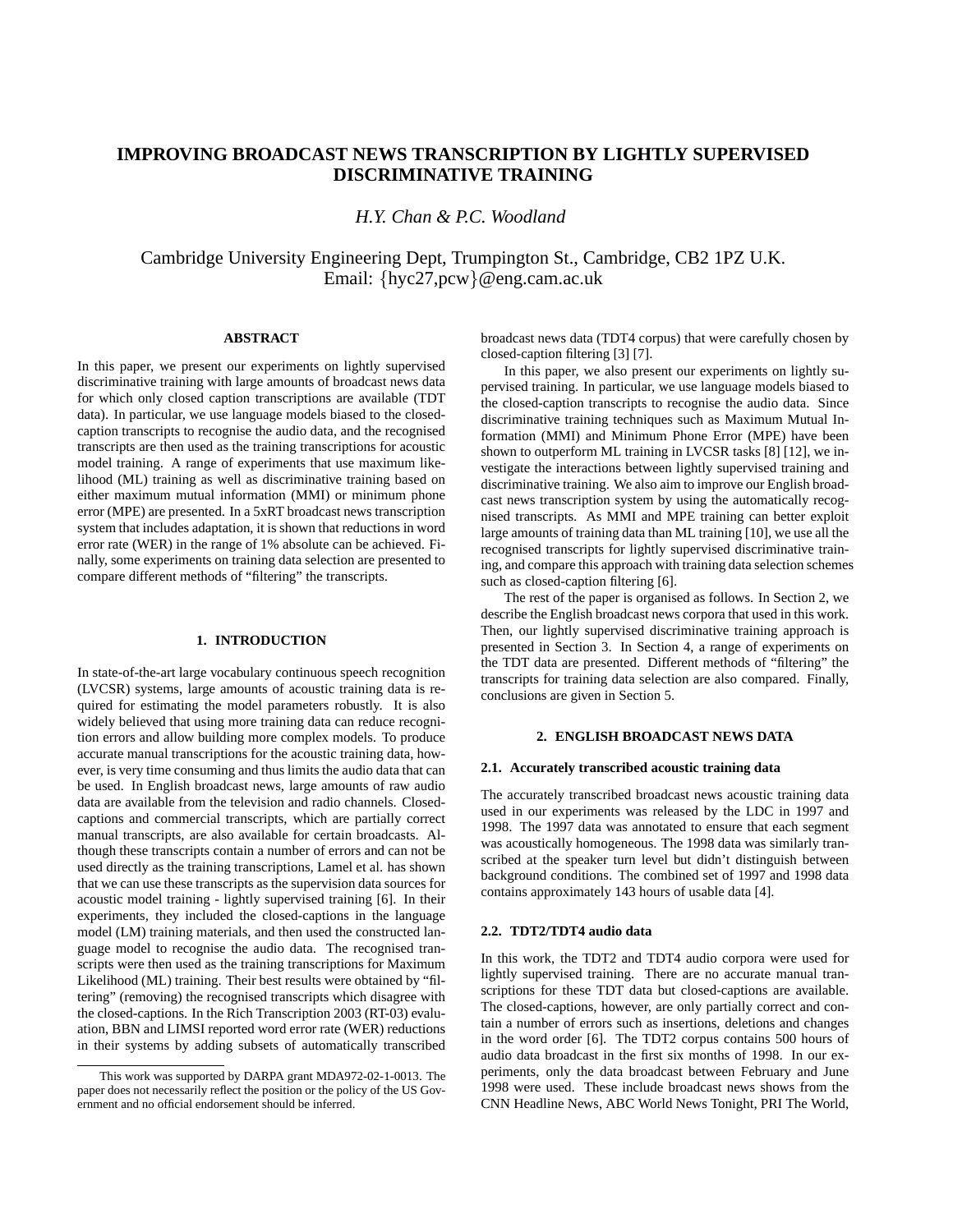VOA Today and VOA World Report. The TDT4 corpus contains about 300 hours of audio data broadcast between October 2000 and January 2001. These include CNN Headline News, ABC World News Tonight, PRI The World, VOA English news programs, NBC Nightly News and MS-NBC News with Brian Williams.

## **2.3. Testing data**

Two sets of data were used for testing, each of them contains six 30 minutes broadcast news shows. The first set, dev03, contains shows which were chosen from the last two weeks of January 2001 of the TDT4 data. The second set, eval03, was the RT-03 evaluation data set. It contains shows which were broadcast during February 2001.

# **2.4. Text corpora**

The text corpora used for LM training in this work were the same as the CU-HTK 2003 10xRT system [5]. These include the TDT2, TDT3 and TDT4 closed captions, broadcast news acoustic training data transcriptions, commercial broadcast news transcripts and newswire texts. To conform with the epoch restriction for both the dev03 and eval03 test sets, the language models used for testing contained no data from dates after mid January 2001. The language models used for transcribing the TDT4 audio, however, included all the TDT4 closed captions in order to build a biased LM. Approximately one billion words were used in total, in which only 5.8 millions words and 2.5 millions words were contributed from the TDT2 and TDT4 closed captions respectively.

# **3. LIGHTLY SUPERVISED DISCRIMINATIVE TRAINING**

In our lightly supervised discriminative training approach, we used language models biased to the closed-caption transcripts to recognise the TDT audio data. All the recognised transcripts were then used for either maximum likelihood training or to provide the correct transcriptions in discriminative training. We also compared this approach with data selection based on closed-caption filtering and sentence based confidence measure filtering. The details of each process are as follows.

#### **3.1. Biased language models**

To build a biased language model, we first constructed one wordbased LM for each training data set. No cut-off was applied when we constructed the TDT2 closed-caption LM and the TDT4 closedcaption LM because we wanted to use as much information from the closed-caption transcripts as possible. The individual LMs were then linear interpolated and merged to form a single language model. The interpolation weights were computed to minimise the perplexity of some correct transcriptions corresponding to the TDT audio data. This led the interpolated language model to be biased to the closed-caption LM. The 59k entry wordlist of CU-HTK 2003 10xRT system was used for building fourgram and trigram language models. The out-of-vocabulary (OOV) rates of this wordlist on the TDT2 closed captions and the TDT4 closed captions were 0.76% and 0.85% respectively. For transcribing TDT2 audio data, we used a 10 hour set of accurately transcribed data for perplexity minimisation. The resulting language model had an interpolation weight of 0.92 on the TDT2 closed-caption LM. The

OOV rate of the wordlist, fourgram and trigram perplexities on the 10h data set were 0.68%, 21.3 and 44.5 respectively. For transcribing TDT4 audio data, we used the dev03 accurate transcriptions for perplexity minimisation. The resulting language model had an interpolation weight of 0.90 on the TDT4 closed-caption LM. The OOV rate of the wordlist, fourgram and trigram perplexities on the dev03 set were 0.47%, 25.6 and 53.2 respectively.

#### **3.2. TDT data transcription**

The recognition of the TDT data was performed by a reasonably fast and accurate transcription system. Commercial removal and automatic segmentation were first performed to remove non-speech such as music and noise [11]. Then, the first pass (P1) and second pass (P2) of the CU-HTK 2003 10xRT system [2] [5] were run with our biased LMs. Bandwidth dependent models were used in both passes. In P1, an initial transcription was generated for each segment. A time-synchronous decoder using gender independent (GI) MPE triphones and a word-based trigram LM was used for decoding. The output trigram lattices were then rescored with the fourgram LM. Gender labelling and clustering of the segments were then performed for adaptation purposes in P2. In P2, gender dependent (GD) MPE-MAP [9] triphones were adapted using transforms estimated based on global least squares linear regression and MLLR variance transforms with supervision came from the P1 transcriptions. Decoding were then performed again on each segment to generate trigram lattices using the adapted models. These lattices were further expanded to fourgram and then converted to confusion networks (CN) [1]. The final transcriptions were obtained from the alignments of the confusion network outputs. Approximately 5xRT of computer time was required for the overall transcription process.

Using the biased LMs, the WER of this system on the 10h TDT2 set and the dev03 set were 9.3% and 8.3% respectively. For comparison, the WER of the TDT2 closed-captions was 10.3% and using the LMs from the CU-HTK 2003 10xRT system gave 12.4% WER on the dev03 set. 420 hours of TDT2 data were transcribed, in which 370h were classified as wideband data and 50h were classified as narrow-band data. For the TDT4 data, 230 hours of data were transcribed (211h wideband data and 19h narrowband data, no data from dates after mid January 2001). These TDT data, together with the 143h accurate transcribed broadcast news training data (called bnac in the following sections), were used for acoustic model training.

#### **3.3. Training data selection**

In closed-caption filtering [6], the recognised transcripts are first aligned with the closed-caption transcripts by standard dynamic programming. Then, the segments which contain recognition outputs different from the closed-captions are removed from the training set. The motivation of doing this is to remove the segments that may contain recognition errors. In the RT-03 evaluation, BBN and LIMSI chose 90h and 80h subsets of TDT4 data respectively for their systems by this method. In this work, similarly, a 80h subset of TDT4 data which best matches the closed-captions (CC match) was obtained by allowing very small differences between the recognised transcripts and the closed-captions. For comparison, we also produced three 115h subsets of TDT4 data. The first set contained the 115h segments which best matches the closedcaptions. The second set contained segments which match the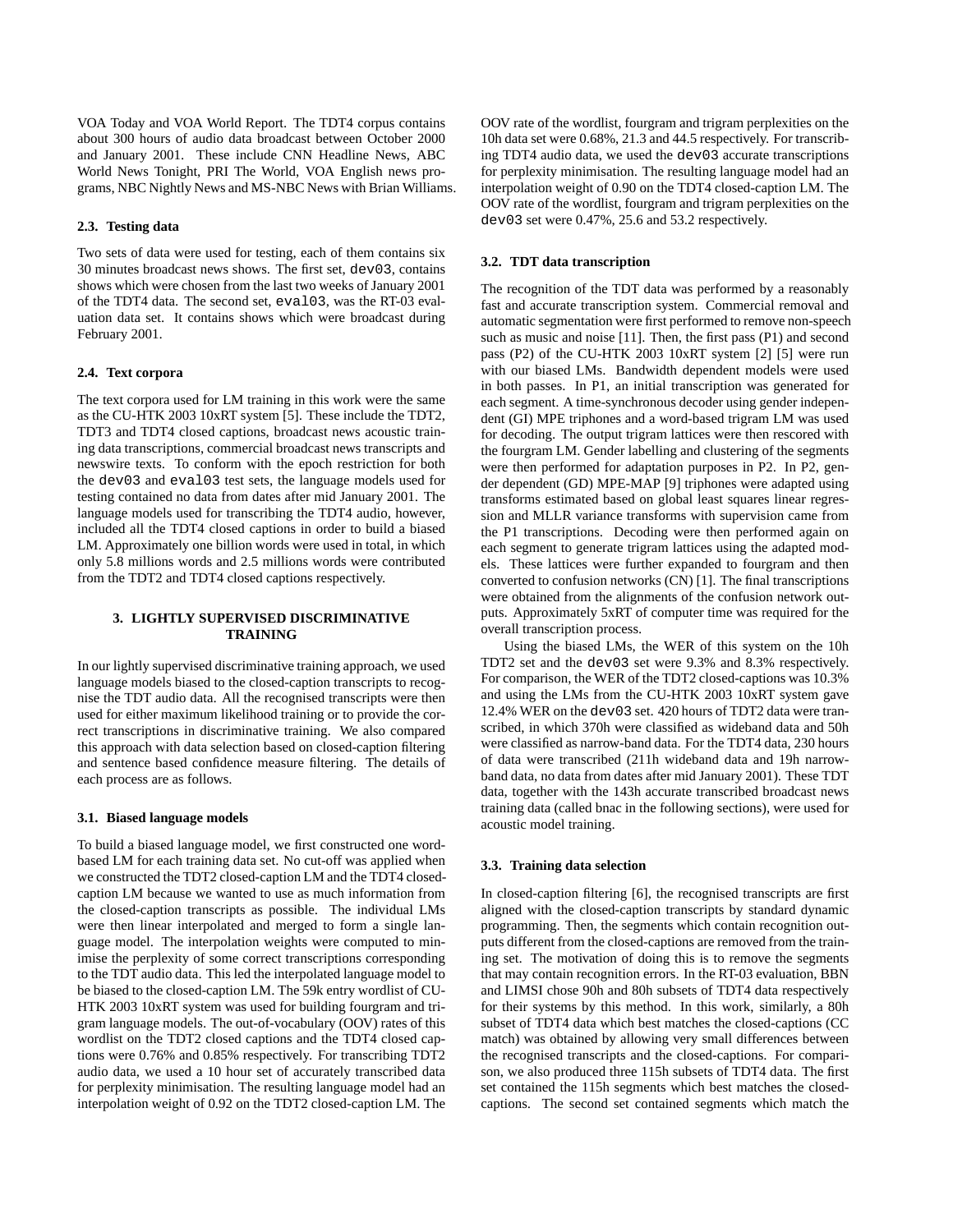closed-captions least well (CC mismatch) and the final set was obtained by random selection.

We also investigated data filtering based on confidence measure (CM). In this approach, the confidence score of a word was obtained from the word posterior probability in the confusion network [1]. The sentence confidence (per frame) for each segment was then calculated by averaging the word confidences. Finally, a threshold was set to remove the segments with low sentence confidence. Using this approach, 213h TDT4 data were retained.

# **3.4. Acoustic model training**

Our system used tied-state cross-word triphone HMMs that were constructed by decision tree clustering. There were about 7000 tied states in total and each state contained 16 Gaussian mixture components. Each frame of input speech was represented by a 52 dimensional feature vector that included 13 MF-PLP cepstral parameters (including C0) and their 1st, 2nd and 3rd order derivatives. Cepstral mean normalisation (CMN) was applied on each speech segment. A HLDA transform was also used to project each feature vector down to 39 dimensions.

Discriminative training using MMI or MPE criteria were done in a lattice-based framework [8] [12]. The training data was first re-recognised to generate word lattices. This was done by a single pass decoder using a ML model and an appropriate heavily pruned bigram LM. For bnac data, the pruned bigram LM was trained on the accurate bnac transcriptions. For the TDT2 and TDT4 data, the pruned bigrams of our previously described biased LMs were used. The generated word lattices, as well as the "correct" transcriptions of the training data, were then aligned to find the phone model boundaries with the appropriate model set and produced denominator and numerator model-marked lattices. Suitable statistics were calculated from the lattices so that the same re-estimation formulae of the Extended Baum-Welch (EBW) algorithm could be used to give the parameter updates. I-smoothing [8], which smoothes between the discriminative and the ML estimates, was also applied for both MMI and MPE training to improve the generalisation of the discriminative trained models. A MAP-style adaptation method for MPE training (MPE-MAP) [9] was used to adapt the gender independent MPE models to gender dependent MPE-MAP models. Bandwidth specific models were trained on the data using either wideband analysis or narrow-band analysis (125-3750Hz).

# **4. EXPERIMENTS**

# **4.1. Test platforms**

Two systems were used for testing. The first one was a single pass decoding system without adaptation. It used a trigram language model and GI acoustic model for decoding. The other system, the P1-P2 system, used the P1 and P2 architecture of CU-HTK 2003 10xRT system [2]. Adaptation was applied to the GD MPE-MAP models in the P2 of the system and final transcriptions were obtained from the alignments of the confusion network outputs. Both systems were bandwidth dependent and ran in a total of ∼5xRT. The dictionary and language models used for testing were taken from the CU-HTK 2003 10xRT system.

#### **4.2. Experimental results of different training data set**

Table 1 gives the unadapted single pass decoding results for different training data sets. For simplicity, only wideband models were constructed for each training data set. All decoding of the narrow-band data were done using the narrow-band models which only trained on the 143h bnac data with narrow-band analysis. From the table, it is observed that compared to using 143h bnac data with accurate transcriptions, using 370h automatically recognised TDT2 data alone achieved comparable performances for ML model and better performances for MMI and MPE models. By adding these TDT2 data to the bnac data, WER reductions were obtained. Further adding 50h of narrow-band classified TDT2 data (using wideband analysis) harmed the models. The TDT4 data was more useful than the TDT2 data. More gains were obtained by using TDT4 data as the extra data, even though the amounts of TDT4 data was smaller than TDT2 data. This means that using training data which is close to the time period of the test set can give larger improvements. Further adding the TDT2 data to bnac+TDT4 data gave no improvement for ML and only small improvements for MMI and MPE. For the same training set, MPE always outperforms MMI. This means that MPE is a better discriminative training technique than MMI for both supervised and lightly supervised training. Compared with using bnac data alone, using TDT data together with bnac data obtained greater WER reductions by discriminative training (for both MMI and MPE). This is because discriminative training can better exploit large amounts of training data than ML.

| Training data set           | ML   | MMI        | <b>MPE</b> |  |  |
|-----------------------------|------|------------|------------|--|--|
| bnac $(143h)$               | 17.9 | 15.5       | 15.3       |  |  |
| 370h wb TDT2                | 17.7 | 15.0       | 14.9       |  |  |
| $bnac+370h$ wb TDT2         | 17.4 | 14.5       | 14.2       |  |  |
| bnac+420h $TD\overline{T2}$ | 17.4 | 14.7       | 14.4       |  |  |
| $b$ nac $+230h$ TDT4        | 16.8 | 14.4       | 13.8       |  |  |
| $b$ nac $+370$ h wb TDT2    | 16.8 | 14.1       | 13.6       |  |  |
| $+230h$ TDT4                |      |            |            |  |  |
| (a)                         |      |            |            |  |  |
| Training data set           | ML   | <b>MMI</b> | <b>MPE</b> |  |  |
| bnac $(143h)$               | 15.9 | 14.4       | 13.8       |  |  |
| 370h wh TDT2                | 16.1 | 13.9       | 13.7       |  |  |
| bnac+370h wb TDT2           | 15.5 | 13.4       | 13.0       |  |  |
| bnac+420h TDT2              | 15.8 | 13.4       | 13.1       |  |  |
| bnac+230h TDT4              | 15.1 | 13.3       | 12.5       |  |  |
| bnac+370h wb TDT2           | 15.1 | 12.9       | 12.4       |  |  |
| $+230h$ TDT4                |      |            |            |  |  |

**Table 1**. %WER on (a) dev03 and (b) eval03 for different training data sets. GI unadapted single pass decoding system.

(b)

Table 2 gives WER on the test sets using the ∼5xRT P1-P2 system. From the table, we can see that there was much greater WER reduction for P1 (GI, unadapted, tight beam-widths) than for P2. It seems that some of the gains by using TDT data were diminished after applying adaptation. The best results were obtained from the training set that uses all the data (bnac, TDT2, TDT4), where 1.1% and 0.9% absolute WER reductions were achieved in the P2 output for the dev03 and eval03 test sets respectively. These results were even slightly better than the full 10xRT CU-